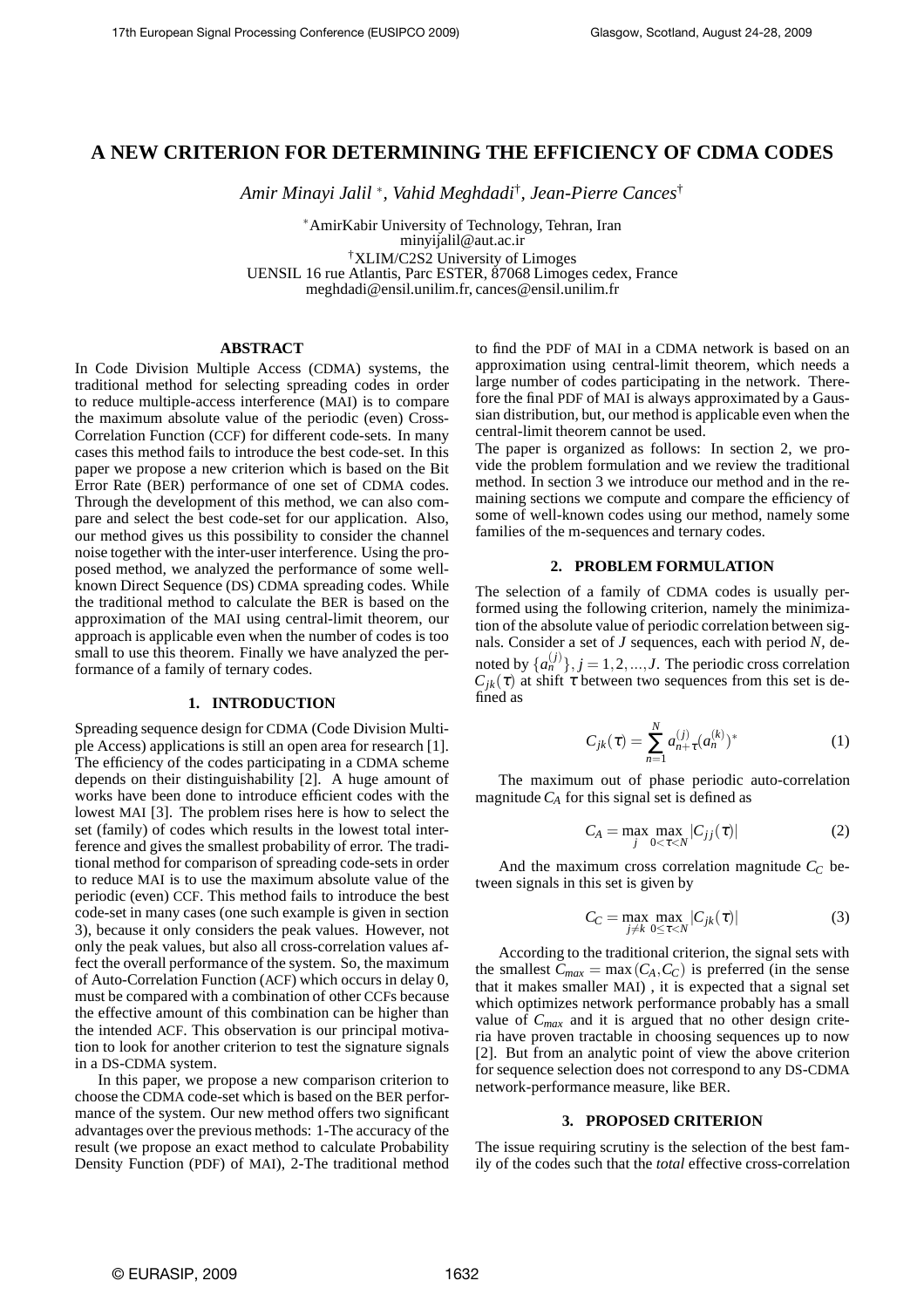

Figure 1: An example of  $C_{ik}(\tau)$  and the corresponding  $P(n)$ for a pair of Gold codes

between them would be minimized. However, we should exactly define the meaning of the word "total" here; it means the code-family that makes the smallest probability of error due to MAI in the receiver. The traditional method can not provide analytic answer to the problem of code selection and risks leading to a wrong conclusion. To better understand this problem, let's consider two sets of sequences  $\{a_n^{(j)}\}$  and  ${b_n^{(j)}},$  such that  $C_{max}$  for  ${a_n^{(j)}}$  would be less than  $C_{max}$ for  $\{b_n^{(j)}\}$ , whereas the effective CCF of the first set  $\{a_n^{(j)}\}$ would be much higher than that of the second set  ${b<sub>n</sub>}^{(j)}$ . As one such example let's compare a set of preferred-pair of m-sequences  $({a_n^{(j)}})$  and a small set of Kasami sequences  $(\lbrace b_n^{(j)} \rbrace)$  proposed in [4] with the code length of 63.  $C_{max}$  for the first set is 23 and for the second set is 9. According to the traditional method the second set is preferable, however using our method, we will show that the effective MAI produced by the second family is almost twice as that of the first family (section 4.1).

To go beyond colloquial descriptions such as maximum-ACF and average-CCF, we propose a short method to calculate the PDF of MAI and hence the probability of error. We are going to use this principal fact that in a CDMA channel, the cross-correlation functions are added together, so their PDF will be convolved. As the first step to develop our model, consider the periodic cross correlation  $C_{ik}(\tau)$  between sequences  $\{a_n^{(i)}\}$  and  $\{a_n^{(k)}\}$ . If we consider the relative occurrence of various amplitudes in  $C_{ik}(\tau)$ , it shows the PDF of the interference between  $\{a_n^{(i)}\}$  and  $\{a_n^{(k)}\}$ . We will show the result by  $P(n)$  where *n* is the amplitude of CCF.  $P(n)$  can be easily achieved by normalizing the histogram of  $C_{ik}(\tau)$ and shows what proportion of amplitudes in  $C_{ik}(\tau)$  equals *n*. Figure 1 shows an example of  $C_{ik}(\tau)$  and the corresponding *P(n)* for a pair of Gold codes.

However there is a problem with  $C_{ik}(\tau)$  when dealing with information-modulated codes. In fact, when the spreading codes are modulated with information bits, there are different possibilities for the CCF depending on the successive information bits of each user (as shown in figure 2). In



Figure 2: Successive information bits of user *k*

this figure the successive information bits for  ${a_n^{(k)}}$  in the first case are  $(+1,+1)$ , whereas in the second case they are  $(-1,+1)$ , so the CCF is totally different for these cases. We assume that each information bit is modulated (multiplied) by exactly one complete period of the spreading code and also we assume equal probability of occurrence for different cases in figure 2. Lets denote the CCF for the first case in figure 2 by  $C_{ik}^{++}(\tau)$ . (i.e. the case with successive +1 information bits for user k)

Using the same terminology we have  $C_{ik}^{+-}(\tau)$ ,  $C_{ik}^{-+}(\tau)$ and  $C_{ik}^{--}(\tau)$  respectively for the information bits  $(+1,-1)$ ,  $(-1,+1)$  and  $(-1,-1)$ . Obviously we have

$$
C_{ik}^{+-}(\tau) = -C_{ik}^{-+}(\tau)
$$
 (4)

$$
C_{ik}^{--}(\tau) = -C_{ik}^{++}(\tau)
$$
 (5)

corresponding to the above notation, we have:

$$
P_{ik}^{+-}(n) = P_{ik}^{-+}(-n)
$$
 (6)

$$
P_{ik}^{--}(n) = P_{ik}^{++}(-n)
$$
 (7)

Since all information bits are iid (independent and equally-probable) we can average the probability functions in (6) and (7) to get the total PDF of interference between users *i* and *k*. Let us denote this average by  $P_{ik}^{total}(n)$ . Then by convolving the PDF of interference between user *i* and all of the other users, we have the PDF of total Cross-Correlation on our intended code. In other words, we have the exact PDF of MAI in the channel.

$$
P_{ik}^{final}(n) = P_{i1}^{total}(n) * P_{i2}^{total}(n) * \cdots * P_{iN}^{total}(n)
$$
 (8)

Error happens when the overall effect of MAI has a bigger absolute value than  $A_i$  with opposite sign, hence, we can calculate the total probability of error by integrating (summation)  $P_{ik}^{final}(n)$  from minus infinity to  $-A_i$  (where  $A_i = C_{ii}(0)$ ).

$$
P_e = \sum_{-\infty}^{n=-C_{ii}(0)} P_{ik}^{final}(n)
$$
 (9)

 $P_e$  is the probability of the event that the interference exceeds the maximum ACF of the intended code  $(C_{ii}(0))$ . The traditional method to calculate this error is based on central limit theorem, so it's only applicable when:

1- The number of the codes in each family is large enough.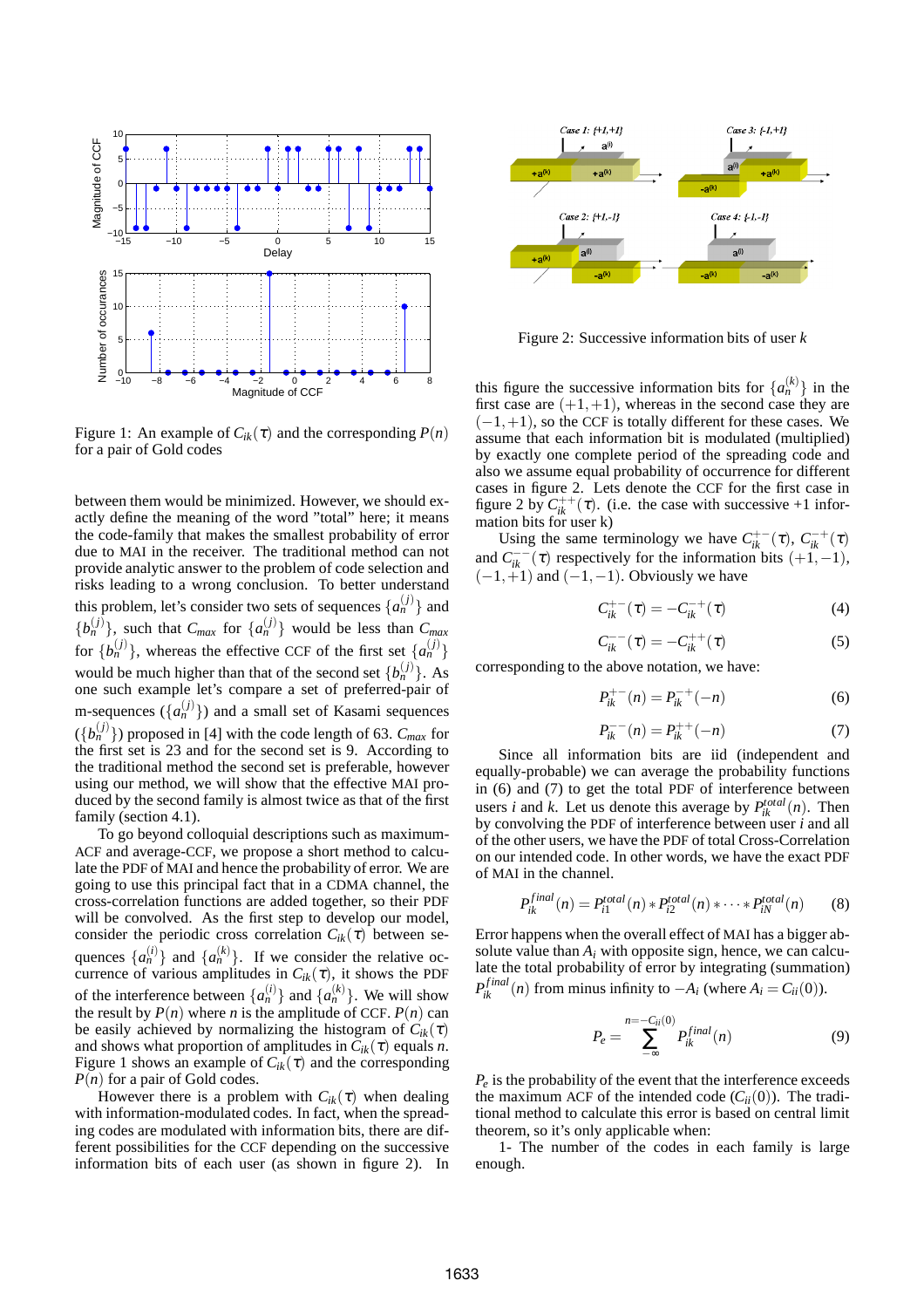

Figure 3: PDF due to MAI for a small set of Kasami sequences.

2- The PDF of cross-correlation functions are similar to each other.

Thus the proposed method has two advantages over the traditional method, because its free of the above restrictions. Our method can be summarized as follows:

1- Calculation of cross-correlation functions  $(C_{ik}^{++}(\tau))$ and  $C_{ik}^{+-}(\tau)$ ,  $k = 1, 2, ..., J$ ) between the intended code  $\{a_i^n\}$ and other codes  $\{a_k^n\}$ .

2- Calculation of the PDFs  $P_{ik}^{++}(n)$  and  $P_{ik}^{+-}(n)$ ,  $k =$ 1,2,...,*J*, based on the results of step one

3- Averaging  $P_{ik}^{++}(n)$ ,  $P_{ik}^{+-}(n)$ ,  $P_{ik}^{-+}(n)$  and  $P_{ik}^{--}(n)$  to get  $P_{ik}^{total}(n)$  which gives the total PDF of interference between users *i* and *k*.

4- Convolving the PDFs calculated in step 3. The result is the exact PDF of MAI for user *i*.

5- Integrating  $P_{ik}^{final}(n)$  from  $C_{ii}(0)$  to infinity. Result is the total probability of error for the intended code.

6- Repeating the above steps for each code in the codeset and averaging the results to obtain the average  $P_e$  for the whole family.

In the following section, we will illustrate the performance of proposed method through some examples.

### **4. CASE STUDIES**

#### **4.1 m-sequences**

As the first example let's consider the m-sequences. We calculate the performance of some well-known families of msequences in terms of  $P_e$  (probability of error due to MAI). First let's consider an example with non-Gaussian PDF for MAI. Figure 3 shows this PDF for a small set of Kasami sequences with code length of 15 and family size of 4. This non-Gaussian shape prohibits the usage of Central-Limit theorem, so the classic approach to calculate the *P<sup>e</sup>* is not useful. We encounter this case in many applications. Here we consider a more common application.

It's very useful to calculate the performance of the system when just a fraction of the subscribers (codes) are active and make interference. This case is important because in practical networks, typically a fraction of the network capacity is



Figure 4: PDF due to MAI for six codes in a large set of Kasami sequences.



Figure 5: Probability of error due to MAI for different number of codes involved in a set of Gold sequences.

used, so the precise performance of the channel as a function of the number of active users, is of high importance. As an example let's consider a large set of Kasami sequences with length 63 and family size of 65. Figure 4 shows the PDF of error for this family when only 6 codes are active in the network. Again a non-Gaussian PDF is achieved. Using the proposed method, we have shown the complete result in figure 5, where the probability of error  $P_e$  is drawn versus the number of the active users (i.e. the number of codes involved in the simulation).

Table 1 shows the amount of error due to MAI for some well-known families of m-sequences: Preferred pair of msequences, Gold sequences, small and large set of Kasami sequences. From this table it can be seen that the maximumlength and small set of Kasami sequences have the lowest MAI which is reasonable because the family size for those codes is small compared with the code length. The performance of Gold and large set of Kasami sequences is almost